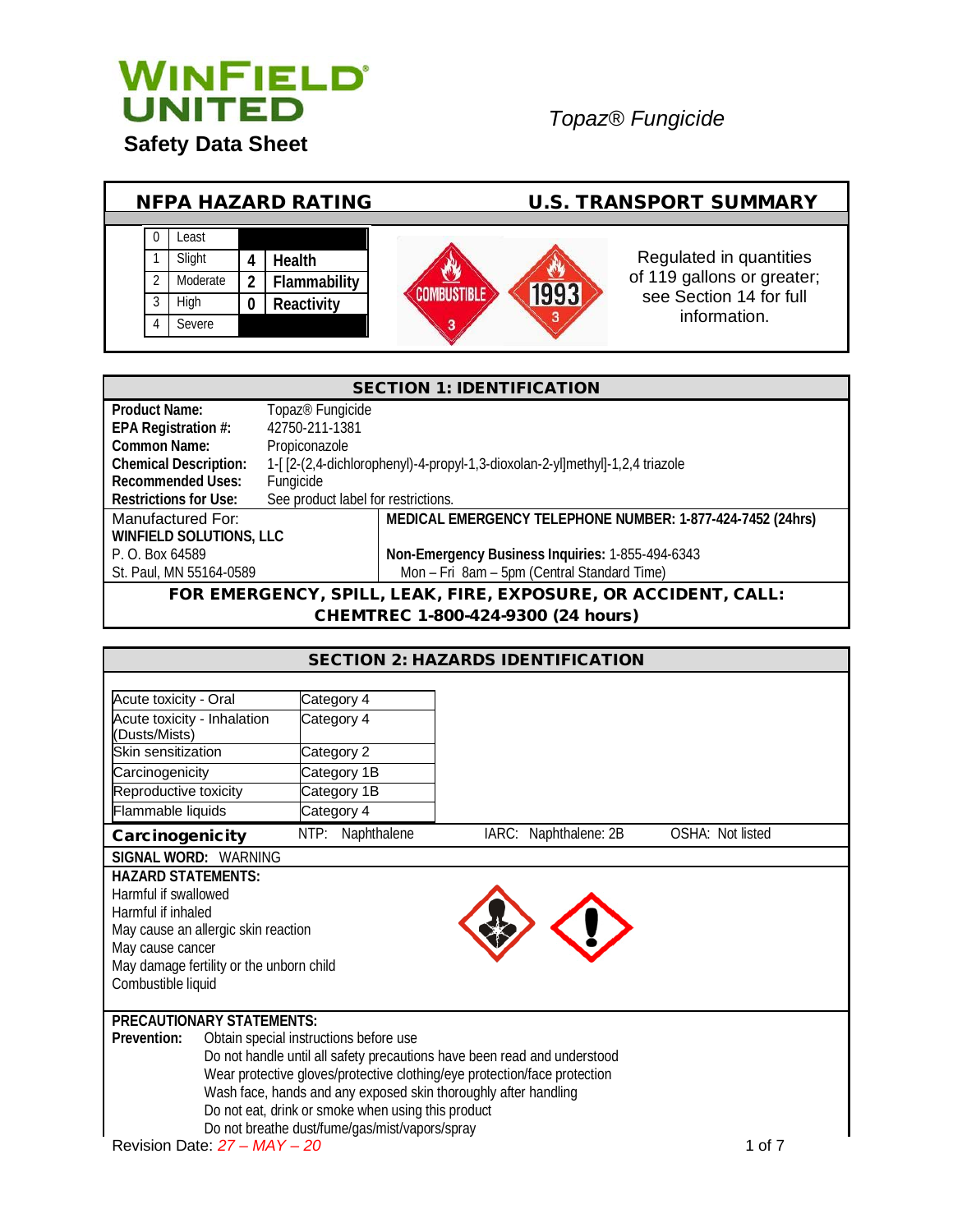|           | Use only outdoors or in a well-ventilated area                                                                 |
|-----------|----------------------------------------------------------------------------------------------------------------|
|           | Wear respiratory protection                                                                                    |
|           | Contaminated work clothing must not be allowed out of the workplace                                            |
|           | Keep away from flames and hot surfaces. - No smoking                                                           |
|           | Keep cool                                                                                                      |
| Response: | IF exposed or concerned: Get medical advice/attention                                                          |
|           | Specific treatment is urgent                                                                                   |
|           | IF ON SKIN: Wash with plenty of water and soap                                                                 |
|           | If skin irritation or rash occurs: Get medical advice/attention                                                |
|           | Wash contaminated clothing before reuse                                                                        |
|           | IF INHALED: Remove person to fresh air and keep comfortable for breathing                                      |
|           | Immediately call a POISON CENTER or doctor                                                                     |
|           | IF SWALLOWED: Call a POISON CENTER or doctor if you feel unwell                                                |
|           | Rinse mouth                                                                                                    |
|           | In case of fire: Use CO2, dry chemical, or foam to extinguish                                                  |
| Storage:  | Store locked up                                                                                                |
|           | Store in a well-ventilated place. Keep container tightly closed                                                |
| Disposal: | Do not reuse product containers. Dispose of product containers, waste containers, and residues according to    |
|           | local, state, and federal health and environmental regulations. See pesticide label for further information on |
|           | pesticide disposal.                                                                                            |
|           |                                                                                                                |

| <b>SECTION 3: COMPOSITION/INFORMATION ON INGREDIENTS</b>                                                                       |               |               |  |
|--------------------------------------------------------------------------------------------------------------------------------|---------------|---------------|--|
| Ingredient                                                                                                                     | $%$ (wt)      | CAS Reg. #    |  |
| Propiconazole                                                                                                                  | 41.0-42.0     | 60207-90-1    |  |
| Propylene Glycol                                                                                                               | $0.5 - 1.5$   | $57 - 55 - 6$ |  |
| Aromatic solvent (contains)*                                                                                                   | $45.0 - 55.0$ | 64742-94-5    |  |
| *Naphthalene                                                                                                                   | $4.5 - 5.0$   | $91 - 20 - 3$ |  |
| *Trimethylbenzene                                                                                                              | $0.5 - 1.0$   | $95 - 63 - 6$ |  |
|                                                                                                                                |               |               |  |
| *Ingredients not specifically listed are non-hazardous and are considered to be confidential business information under 29 CFR |               |               |  |
| 1910.1200(i).                                                                                                                  |               |               |  |
| See Section 8 for exposure limits.                                                                                             |               |               |  |

|                                     | <b>SECTION 4: FIRST AID MEASURES</b>                                                                                                                                                                                                      |
|-------------------------------------|-------------------------------------------------------------------------------------------------------------------------------------------------------------------------------------------------------------------------------------------|
| Inhalation:                         | Move person to fresh air, if person is not breathing, call 911 or an ambulance, then give artificial respiration,<br>preferably mouth-to-mouth if possible. Call a poison control center or doctor for further treatment advice.          |
| Ingestion:                          | Immediately call a poison control center or doctor. Do not induce vomiting unless told to do so by a poison<br>control center or doctor. Do not give any liquid to the person. Do not give anything by mouth to an<br>unconscious person. |
| Eyes:                               | Hold eye open and rinse slowly and gently with water for 15-20 minutes. Remove contact lenses, if present,<br>after the first 5 minutes, then continue rinsing eye. Call a poison control center or doctor for treatment<br>advice.       |
| Skin:                               | Take off contaminated clothing. Rinse skin immediately with plenty of water for 15-20 minutes. Call a poison<br>control center or doctor for treatment advice.                                                                            |
| <b>Note To</b><br><b>Physician:</b> | Contains petroleum distillate - vomiting may cause aspiration pneumonia. Have a product container or label<br>with you when calling a poison control center or doctor or going for treatment.                                             |

L.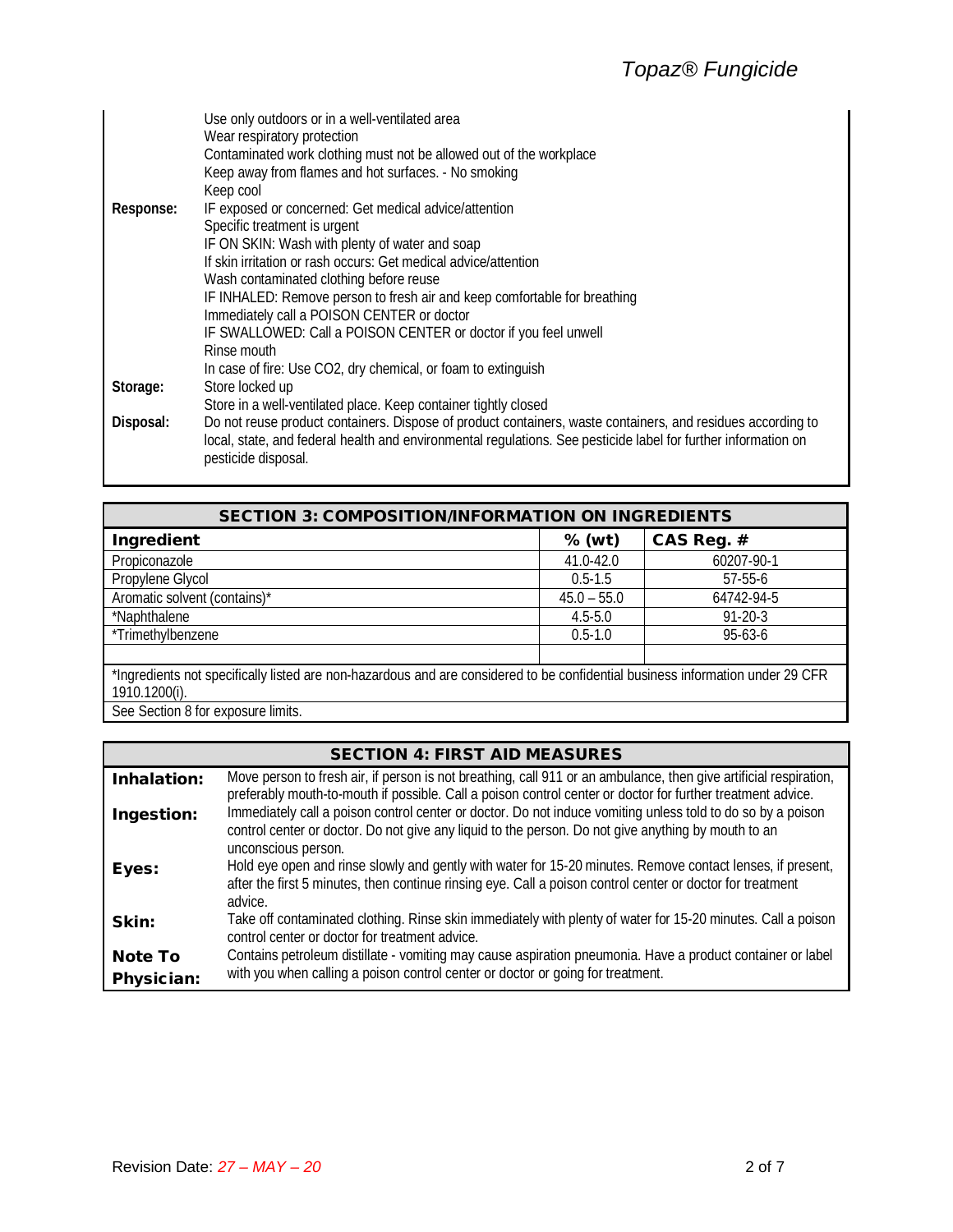## SECTION 5: FIRE FIGHTING MEASURES

**Suitable Extinguishing Media:** Use foam, dry chemical, carbon dioxide, or water spray when fighting fires involving this material.

**Special Fire Fighting Procedures:** Evacuate area and fight fire upwind from a safe distance to avoid hazardous vapors and decomposition products. Fire exposed containers can build up pressure and should be kept cool with water spray if possible. Dike and collect water used to fight fire to prevent environmental damage due to run off.

FIRE FIGHTING EQUIPMENT: Self-contained breathing apparatus with full facepiece.

Minimize use of water to prevent environmental contamination. Contact your State Pesticide or Environmental Control Agency, or nearest EPA Regional Office for guidance on disposal.

**Unusual Fire and Explosion Hazards:** Can burn in fire, releasing irritating and toxic gases due to thermal decomposition or combustion.

# SECTION 6: ACCIDENTAL RELEASE MEASURES

**Personal Precautions:** Refer to Section 8 for personal protective equipment to be worn during containment and clean-up of a spill involving this product.

**Environmental Precautions:** Minimize use of water to prevent environmental contamination.

**Methods for Clean-up and Containment:** IN CASE OF SPILLS OR LEAKS: Clean up spills immediately, observing precautions in Section 8 of this document. Isolate hazard area. Keep unnecessary and unprotected personnel from entering.

SMALL SPILL: Absorb small spills on sand, vermiculite or other inert absorbent. Place contaminated material in appropriate container for disposal.

LARGE SPILL: Dike large spills using absorbent or impervious material such as clay or sand. Recover and contain as much free liquid as possible for reuse. Allow absorbed material to solidify and scrape up for disposal. After removal, clean contaminated area thoroughly with water. Pick up wash liquid with additional absorbent and place in a disposable container.

# SECTION 7: HANDLING AND STORAGE

Handling: Use only in a well-ventilated area.

**Storage:** Store in original container with lid tightly closed. Keep away from food, feed and drinking water. Store in a wellventilated dry place away from heat and other sources of ignition.

**Minimum Storage Temperature:** Not Determined

**Other Precautions:** Consult Federal, state and local laws and regulations pertaining to storage.

| <b>SECTION 8: EXPOSURE CONTROLS/PERSONAL PROTECTION</b>                                                                         |                                                                                                 |                 |                  |
|---------------------------------------------------------------------------------------------------------------------------------|-------------------------------------------------------------------------------------------------|-----------------|------------------|
| <b>Exposure Guidelines</b>                                                                                                      |                                                                                                 |                 |                  |
| Component:                                                                                                                      | <b>OSHA PEL</b>                                                                                 | <b>ACGIHTLV</b> | <b>NIOSH REL</b> |
| <b>COMPONENT</b>                                                                                                                |                                                                                                 |                 |                  |
| Propiconazole                                                                                                                   | Not listed                                                                                      | Not listed      | Not listed       |
| Naphthalene                                                                                                                     | 10 ppm                                                                                          | 10 ppm TWA      | Not listed       |
|                                                                                                                                 |                                                                                                 | 15 ppm ST       |                  |
| Trimethylbenzene                                                                                                                | Not listed                                                                                      | Not listed      | Not listed       |
| Respiratory Protection: Proper ventilation is required when handling or using this product to keep exposure to airborne         |                                                                                                 |                 |                  |
| contaminants below the exposure limit. Local mechanical exhaust ventilation may be required.                                    |                                                                                                 |                 |                  |
| <b>Engineering Controls:</b>                                                                                                    | Local Exhaust: Provide general or local exhaust ventilation systems to maintain airborne        |                 |                  |
|                                                                                                                                 | concentrations below OSHA PELs or other specified exposure limits. Local exhaust ventilation is |                 |                  |
| preferred.                                                                                                                      |                                                                                                 |                 |                  |
| Protective Gloves: Chemical-resistant gloves, such as barrier laminate, or viton.                                               |                                                                                                 |                 |                  |
| Eye Protection: Safety glasses or goggles.                                                                                      |                                                                                                 |                 |                  |
| Other Protective Clothing or Equipment: Long-sleeved shirt and long pants, Shoes plus socks.                                    |                                                                                                 |                 |                  |
| Discard clothing and other absorbent materials that have been drenched or heavily contaminated with this product's concentrate. |                                                                                                 |                 |                  |
| Do not reuse them. Follow manufacturer's instructions for cleaning/maintaining PPE. If no such instructions for washables, use  |                                                                                                 |                 |                  |
| detergent and hot water. Keep and wash PPE separately from other laundry.                                                       |                                                                                                 |                 |                  |
| Work/Hygienic Practices: Never eat, drink, nor use tobacco in work areas. Practice good hygiene after using this material,      |                                                                                                 |                 |                  |
| especially before eating, drinking, smoking, using the toilet, or applying cosmetics.                                           |                                                                                                 |                 |                  |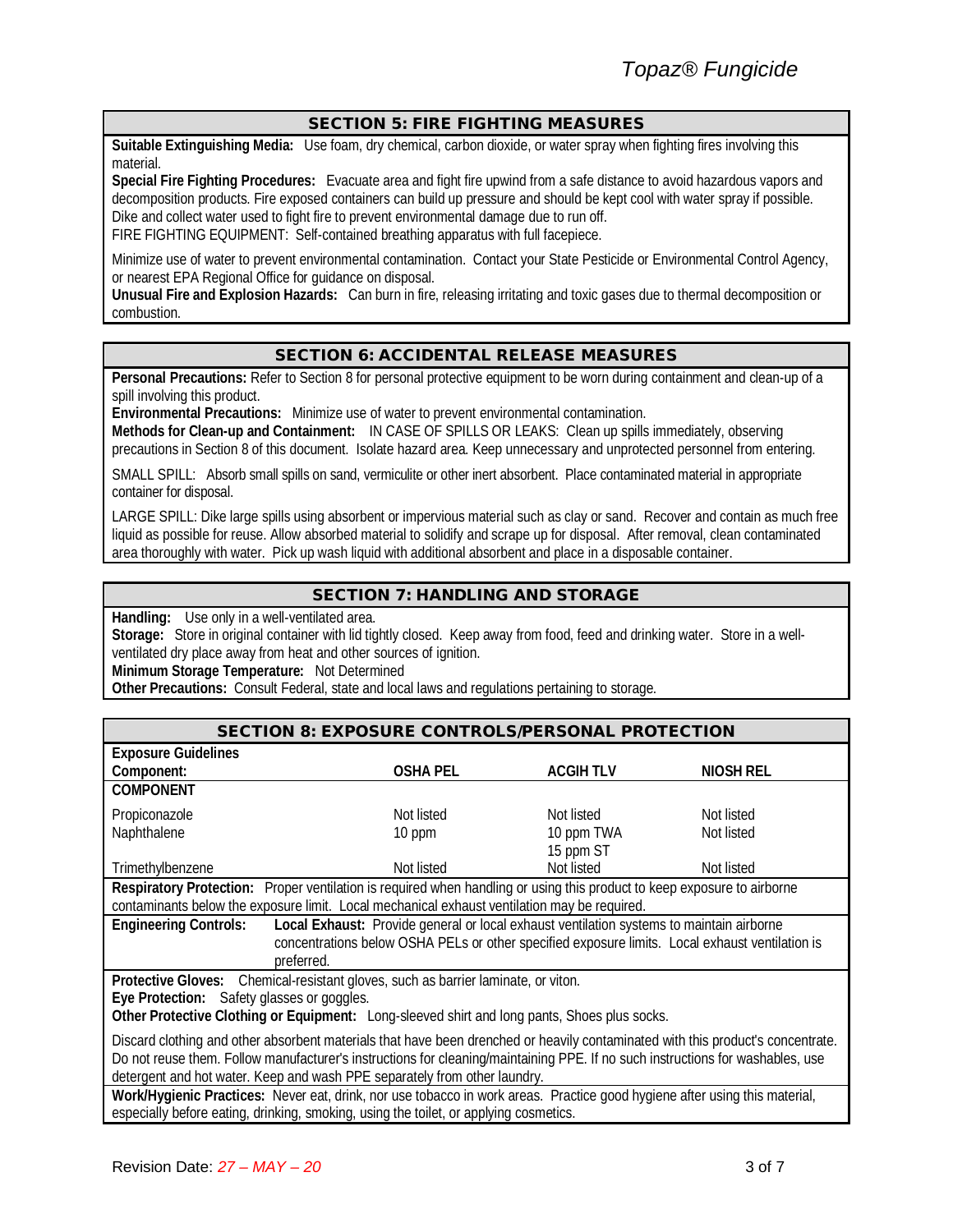### SECTION 9: PHYSICAL AND CHEMICAL PROPERTIES

**Physical State:** Liquid Liquid Specific Gravity (H<sub>2</sub>O=1): 1.02 – 1.06<br> **Vapor Pressure (mm Hg):** 5.6 x 10-2 mPa (25°C) Density (Ibs/gallon): 1.02 – 1.06 **Vapor Pressure** (mm Hg): (Propiconazole) **Density (lbs/gallon):** 1.02 – 1.06 g/ml (8.51 – 8.85 lb/gl)\*<br>No data available. Vapor Density (Air=1): Not applicable. **Melting Point/Freezing Point:**<br>
Solubility in Water (wt %): Emulsifies **Material and Australia and Point/Range: Solubility in Water (wt %):** Emulsifies **Boiling Point/Range:** No data available.<br> **Viscosity:** 185 – 5.85<br> **Viscosity:** 4.85 – 5.85 **Viscosity:** 10.77 cSt (20°C); 5.44 cSt (40°C) **pH:** 4.85 – 5.85 Appearance and odor: Transparent dark yellow liquid and Estery odor **Flash Point:** \*Listed density is an approximate value and does not necessarily represent that of a specific batch. 69.3°C

#### SECTION 10: STABILITY AND REACTIVITY

**Reactivity:** None known. **Chemical Stability:** Stable, however may decompose if heated. **Possibility of Hazardous Reactions:** Product will not undergo polymerization. **Conditions to Avoid:** Avoid temperatures above (125°F, 48°C) **Incompatible Materials:** Acidic and oxidizing materials. **Hazardous Decomposition Products:** Hydrogen chloride, Oxides of nitrogen.

# SECTION 11: TOXICOLOGICAL INFORMATION

| <b>ACUTE TOXICITY</b>                  |                                                                   |
|----------------------------------------|-------------------------------------------------------------------|
| Eye Effects:                           | Moderate irritant (Rabbit)                                        |
| <b>Skin Effects:</b>                   | Moderate irritant (Rabbit)                                        |
| Sensitization:                         | Potential sensitizer (Guinea Pig)                                 |
| <b>Acute Inhalation Effects:</b>       | LC50 (rat)<br>$> 2.02$ mg/L                                       |
| <b>Acute Oral Effects:</b>             | $LD50$ (rat)<br>$> 1,000 \text{ mg/Kg}$                           |
| <b>Acute Dermal Effects:</b>           | $LD50$ (rat)<br>$> 2,000 \text{ mg/Kg}$                           |
| Specific Target Organ                  | Not determined.                                                   |
| Toxicity:                              |                                                                   |
| <b>CHRONIC TOXICITY</b>                |                                                                   |
| <b>Chronic Effects:</b>                | Not determined.                                                   |
| Carcinogenicity:                       | OSHA - Not Listed                                                 |
|                                        | NTP - Naphthalene                                                 |
|                                        | IARC - Naphthalene: 2B                                            |
|                                        |                                                                   |
| Mutagenicity:                          | Weight of evidence indicates that propiconazole is non-mutagenic. |
| Teratogenicity:                        | Effects only noted at maternally toxic doses.                     |
| <b>Reproductive Toxicity:</b>          | Not determined.                                                   |
| <b>POTENTIAL HEALTH EFFECTS:</b>       |                                                                   |
| Refer to Section 2 for health hazards. |                                                                   |

| <b>SECTION 12: ECOLOGICAL INFORMATION</b>                 |                                                                                                                                          |  |  |  |
|-----------------------------------------------------------|------------------------------------------------------------------------------------------------------------------------------------------|--|--|--|
|                                                           | <b>ENVIRONMENTAL SUMMARY:</b> This pesticide is very toxic to aquatic life with long lasting effects. For terrestrial uses, do not apply |  |  |  |
|                                                           | directly to water, or to areas where surface water is present, or to intertidal areas below the mean high water mark. Do not             |  |  |  |
| contaminate water when disposing of equipment wash water. |                                                                                                                                          |  |  |  |
| <b>ECOTOXICITY DATA:</b>                                  |                                                                                                                                          |  |  |  |
| Fish Acute and Prolonged Toxicity:                        | 96 hour LC50, Rainbow trout – 0.8 ppm                                                                                                    |  |  |  |
|                                                           | 96 hour LC50, Bluegill - 1.3 ppm                                                                                                         |  |  |  |
| <b>Aquatic Invertebrate Acute Toxicity:</b>               |                                                                                                                                          |  |  |  |
| <b>Aquatic Plant Toxicity:</b>                            | Not Determined.                                                                                                                          |  |  |  |
|                                                           |                                                                                                                                          |  |  |  |
|                                                           |                                                                                                                                          |  |  |  |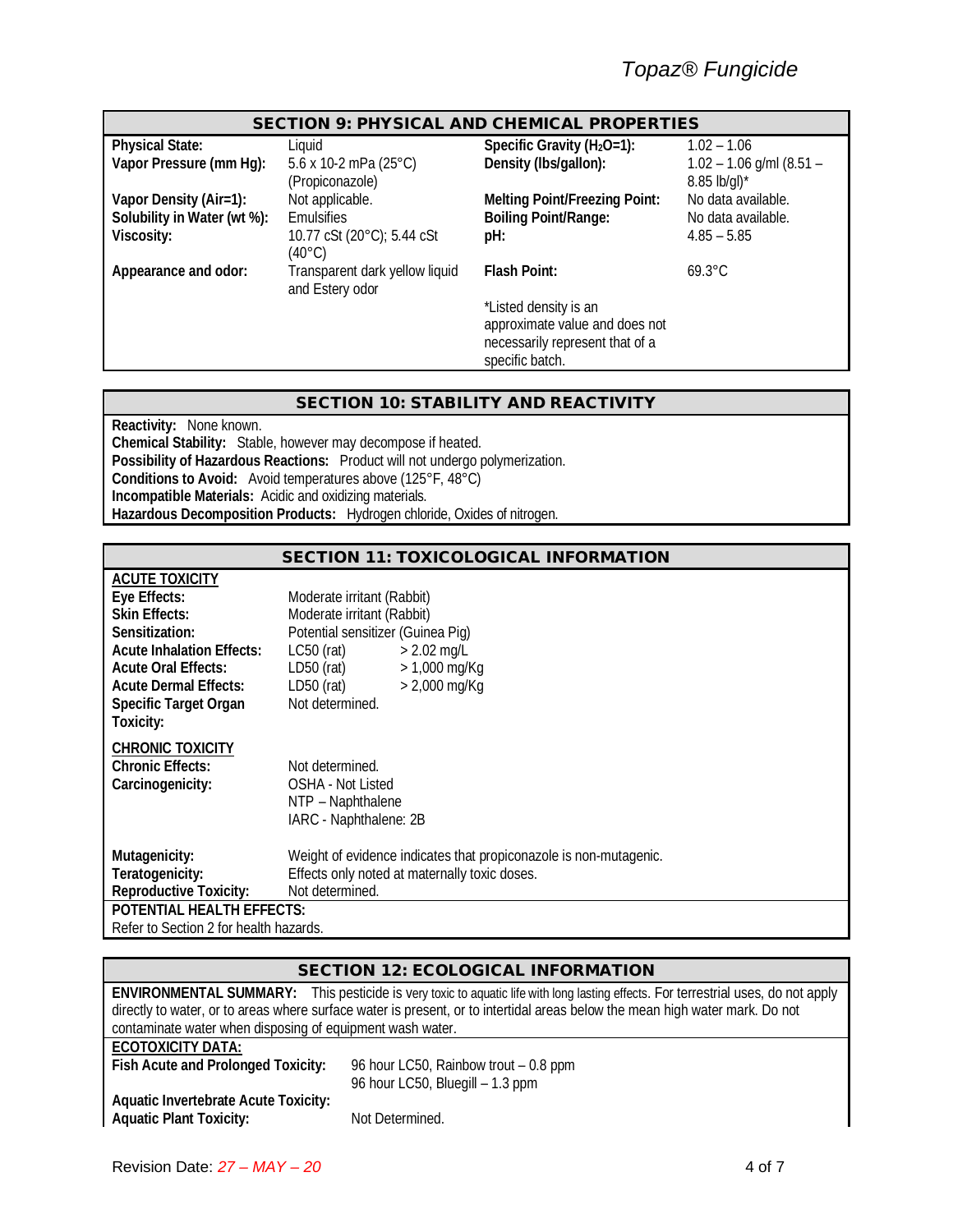| <b>Bird Acute and Prolonged Toxicity:</b> | Dietary LC50, Bobwhite quail $-$ > 5,000 ppm                                          |
|-------------------------------------------|---------------------------------------------------------------------------------------|
|                                           | Dietary LD50, Mallard duck - > 5,000 ppm                                              |
| Honeybee Toxicity:                        | $>$ 25 ug/bee                                                                         |
|                                           |                                                                                       |
| <b>ENVIRONMENTAL EFFECTS:</b>             |                                                                                       |
| Soil Absorption/Mobility:                 | Propiconazole binds to soil and is immobile in most soil types.                       |
| Persistence and degradability:            | Propiconazole is moderately persistent with a soil half-life of 30-365 days depending |
|                                           | on soil type and weather conditions.                                                  |
|                                           |                                                                                       |
| <b>Bioaccumulative Potential:</b>         | Not Determined.                                                                       |
| Other adverse effects:                    | No other effects to be mentioned.                                                     |

# SECTION 13: DISPOSAL CONSIDERATIONS

**Waste:** Do not contaminate water, food, or feed by disposal. Dispose of in accordance with applicable Federal, state and local laws and regulations.

**Container:** Triple rinse and recycle the container or dispose of in accordance with Federal, state and local laws and regulations. See pesticide product label for full instructions on disposal.

**RCRA Characteristics:** It is the responsibility of the individual disposing of this product to determine the RCRA classification and hazard status of the waste.

| <b>SECTION 14: TRANSPORT INFORMATION</b> |                                                   |                                                        |  |
|------------------------------------------|---------------------------------------------------|--------------------------------------------------------|--|
| DOT:                                     | Containers $\leq$ 119 gallons -                   | Not regulated                                          |  |
| (Ground)                                 | Containers > 119 gallons -<br>distillate), PG III | NA1993, Combustible liquid, N.O.S. (contains petroleum |  |
| IMDG:                                    | Not Determined.                                   |                                                        |  |
| (Sea)                                    |                                                   |                                                        |  |
| IATA:                                    | Not Determined.                                   |                                                        |  |
| (Air)                                    |                                                   |                                                        |  |
| TDG:                                     | Not Determined.                                   |                                                        |  |
| (Canada)                                 |                                                   |                                                        |  |
|                                          |                                                   |                                                        |  |

## Section 15—Regulatory Information

**TSCA Inventory:** Contact supplier for inventory compliance status.

| Chemical name           | CAS No        | <b>US TSCA Inventory Listing</b> | US TSCA Active/Inactive Designation |
|-------------------------|---------------|----------------------------------|-------------------------------------|
| Solvent Naphtha         |               |                                  | Unknown *                           |
| Propiconazole Technical | 60207-90-1    |                                  | Unknown *                           |
| Naphthalene             | $91 - 20 - 3$ | Present                          | Active                              |
| 1,2,4-Trimethylbenzene  | $95 - 63 - 6$ | Present                          | Active                              |
| Propelyne Glycol        | $57-55-6$     | Present                          | Active                              |
| 2-Ethylhexanol          | 104-76-7      | Present                          | Active                              |
| Water                   | 7732-18-5     | Present                          | Active                              |

\*Contact supplier for details. One or more substances in this product are either not listed on the US TSCA inventory, listed on the confidential US TSCA inventory or are otherwise exempted from inventory listing requirements

**DSL/NDSL DSL/NDSL Contact supplier for inventory compliance status.**<br> **Contact supplier for inventory compliance status. EINECS/ELINCS** Contact supplier for inventory compliance status.<br> **ENCS** Contact supplier for inventory compliance status. **ENCS ENCS Contact supplier for inventory compliance status.**<br> **Contact supplier for inventory compliance status. IECSC Contact supplier for inventory compliance status.**<br> **Contact supplier for inventory compliance status. KECL Contact supplier for inventory compliance status.**<br> **PICCS** Contact supplier for inventory compliance status. **PICCS** PICCS **Contact supplier for inventory compliance status.**<br>AICS Contact supplier for inventory compliance status. Contact supplier for inventory compliance status.

**Legend:**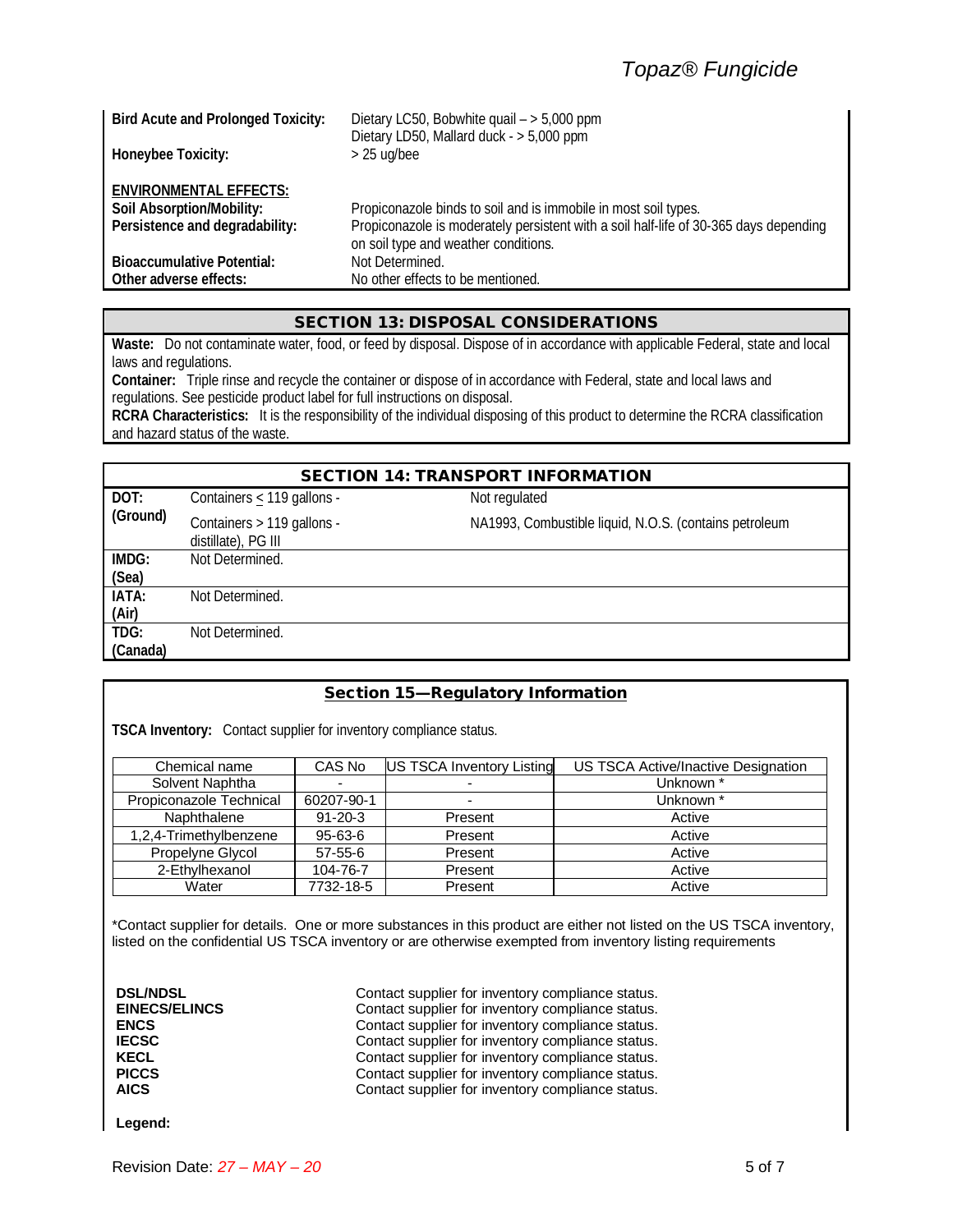**TSCA** - United States Toxic Substances Control Act Section 8(b) Inventory

**DSL/NDSL** - Canadian Domestic Substances List/Non-Domestic Substances List

**EINECS/ELINCS** - European Inventory of Existing Chemical Substances/European List of Notified Chemical **Substances** 

**ENCS** - Japan Existing and New Chemical Substances

**IECSC** - China Inventory of Existing Chemical Substances

**KECL** - Korean Existing and Evaluated Chemical Substances

**PICCS** - Philippines Inventory of Chemicals and Chemical Substances

**AICS** - Australian Inventory of Chemical Substances

### **SARA Title III Information:**

**Section 311/312 – Hazard Categories:** Should this product meet EPCRA 311/312 Tier reporting criteria at 40 CFR 370, refer to Section 2 of this SDS for appropriate classifications.

**Section 313 –** The following chemicals are subject to the reporting requirements of Section 313 of Title III, Superfund Amendments and Reauthorization Act of 1986 and 40 CFR 372:

| Chemical name             | SARA 313 - Threshold Values % |
|---------------------------|-------------------------------|
| Propiconazole Technical - |                               |
| Naphthalene -             |                               |

**CERCLA -** This product contains the following chemicals which have a reportable quantity (RQ) under the Comprehensive Environmental Response, Compensation, and Liability Act (CERCLA):

| Chemical name | Hazardous Substances RQs | Extremely Hazardous Substances RQs |
|---------------|--------------------------|------------------------------------|
| Naphthalene   | 100 lb                   |                                    |

This chemical is a pesticide product registered by the Environmental Protection Agency and is subject to certain labeling requirements under federal pesticide law. These requirements differ from the classification criteria and hazard information required for safety data sheets, and for workplace labels of non-pesticide chemicals. Following is the hazard information required on the pesticide label:

WARNING!

Combustible liquid. Harmful if swallowed. Maybe harmful in contact with skin. Harmful if inhaled. Causes skin irritation. Causes eye irritation.

Keep away from flames and hot surfaces. No smoking. Wear protective gloves/eye protection/face protection.

Wash hands thoroughly after handling. Do not eat drink or smoke when using this product.

Avoid breathing mist/vapors. Use only outdoors or in a well -ventilated area. Contaminated work clothing should not be allowed out of the workplace. Wear protective gloves.

#### **California Proposition 65:**

| Chemical name | California Proposition 65 |  |
|---------------|---------------------------|--|
| Naphthalene - | Carcinogen                |  |

**U.S. State Worker and Community Right-To-Know (RTK) Information (CT, IL, MA, MN, NH, NJ, PA, RI):**

| Chemical name           | New Jersey | Massachusetts | Pennsylvania |
|-------------------------|------------|---------------|--------------|
| Propiconazole Technical |            |               |              |
| Naphthalene             |            |               |              |
| 1,2,4-Trimethylbenzene  |            |               |              |
| Propylene glycol        |            |               |              |
| 2-Ethylhexanol          |            |               |              |